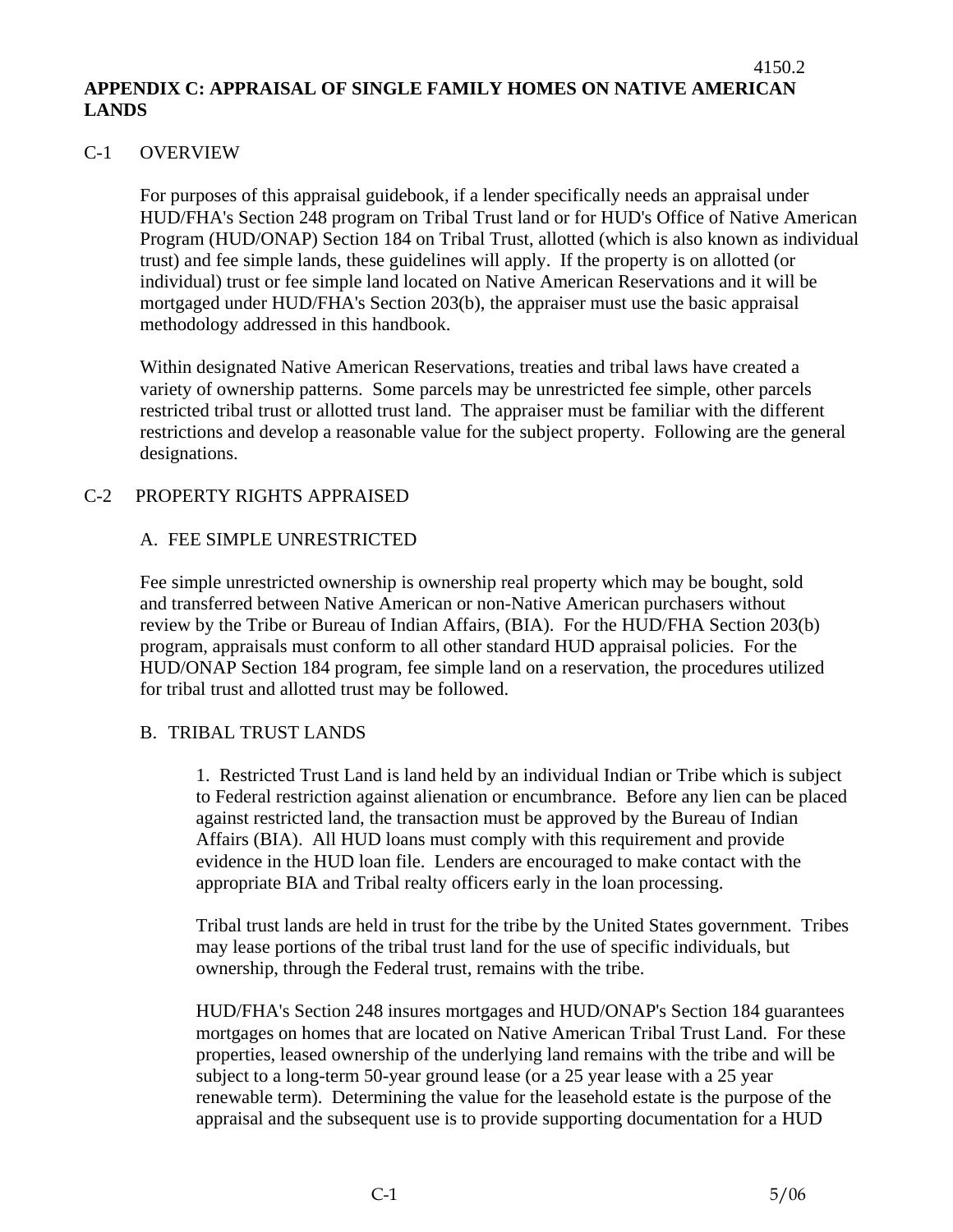insured or guaranteed mortgage. Mortgages on tribal trust sites must include an acceptable lease signed by the mortgagor and Tribal authority and approved by the BIA.

2. Allotted (or individual) Trust Land is land owned by individual tribal members but held in trust by the United States government. It is common for allotted trust lands to be owned by several individuals. If a prospective borrower proposes to use all or a portion of a fractionated property, all other owners must indicate acceptance of this arrangement by becoming parties to the mortgage or subdividing the subject parcel out to the individual for undivided ownership.

Mortgages on allotted (or individual) trust sites do not involve a lease, but a specific mortgage rider is required. All HUD loans must have a Deed of Trust Rider attached approving the mortgage pursuant to 25 USC 483 (a) and approved by the BIA.

HUD/ONAP's Section 184 guarantees mortgages on allotted trust land. Allotted trust land is held in trust by the federal government for individual Native Americans. The land is owned by the individual and value is given for the land. When appraising allotted trust land for Section 184, appraisers may follow the method given for Tribal Trust Land.

HUD/FHA insures mortgages on homes that are located on allotted trust land under Section 203(b). The appraiser can use this data for background information, but must use the typical appraisal practices for FHA Section 203 addressed in Chapters 3 and 4 of this handbook.

The appraiser must perform the complete appraisal process according to current USPAP and HUD/FHA standards. This includes consideration of all applicable approaches to value and complete development of all applicable approaches, as identified herein.

## C-3 APPROACHES TO VALUE

The appraiser must be familiar with the different restrictions and develop the appropriate value for the subject property. The supply of comparable sales and rental transactions vary by site and by tribes. Until sufficient sales exist on a reservation or within the specific Native American area to provide a reasonable sales comparison approach for determining the value of tribal trust leaseholds or allotted land sales, the appraiser must rely on other value indicators. The appraisal process must be documented more thoroughly than a typical market appraisal. USPAP Standards #1 and # 2 are effective to allow the appraiser to "correctly employ those recognized methods and techniques that are necessary to produce a credible appraisal." And "in reporting the results of a real property appraisal an appraiser must communicate each analysis, opinion and conclusion in a manner that is not misleading." An appraisal on trust land may rely more on the cost approach, or data developed from other tribes. HUD will accept the report if the appraiser has documented the search, information developed and conclusions clearly for the intended users to understand.

#### A. Cost Approach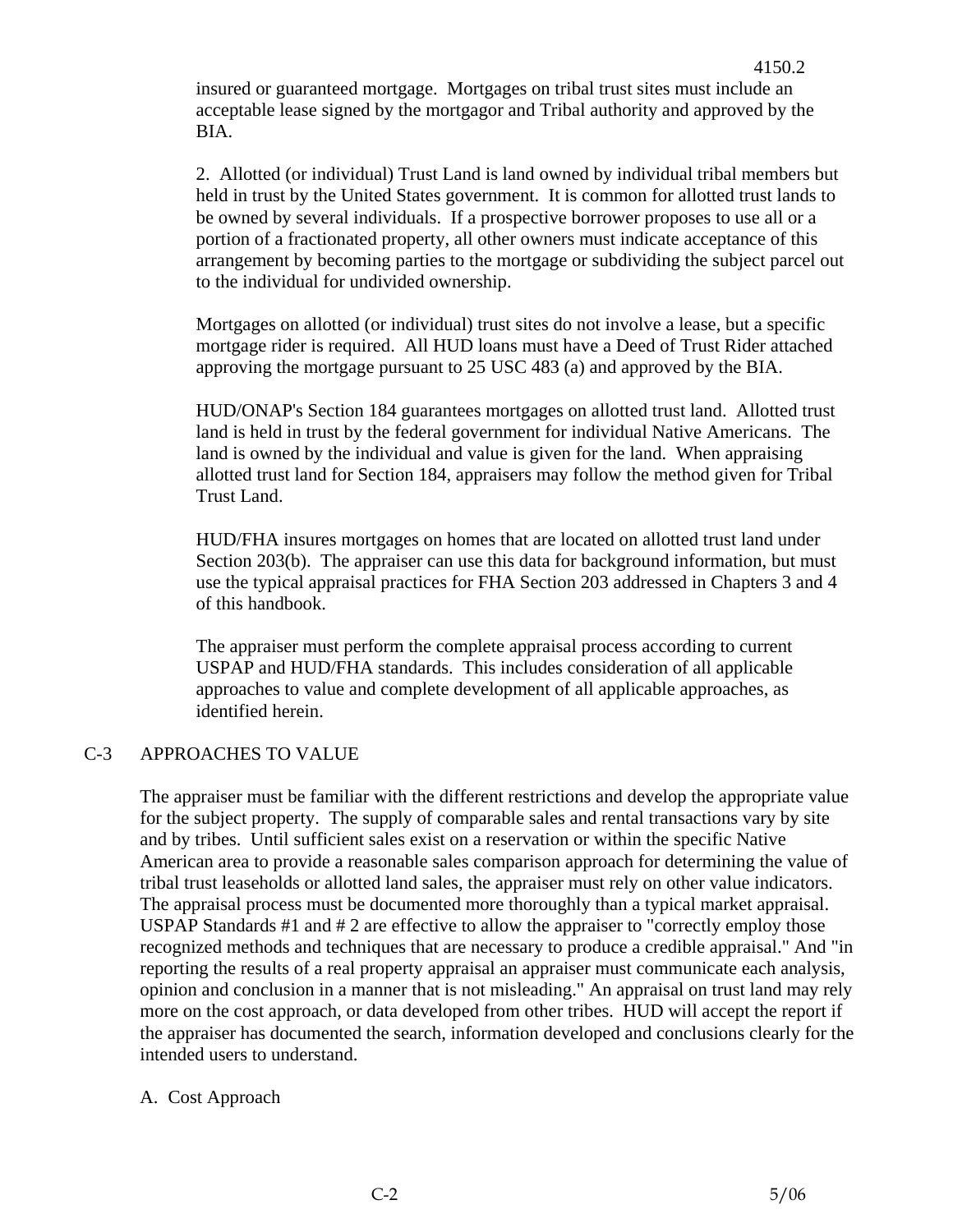The cost approach is often the primary indication of value based on the unique nature of the reservation setting. In Conjunction with the completion of this approach on tribal trust sites, the value of the site as vacant does not apply. On the cost approach addenda to the URAR the value of the site is zero or a small leasehold value. if the land lease is at market and there was no upfront payment the lease-fee value is equivalent to the leasehold value, which is zero. This is the typical scenario and no value exists for the underlying land. The appraiser should enter the statement "subject is on Tribal Trust Land with annual rent not capitalized" in comments. If a market exists and the land was purchased, the value is estimated via traditional methods.

### 1. New Construction

Due to the flexibility allowed by law, HUD permits the inclusion of development costs for new construction, which can exceed market value, to be used in both section 248 and Section 184. Following are instructions specific to new construction on tribal lands. The basic appraisal methodology is addressed in Chapter 4 of this handbook.

In addition to including the cost of water, septic, and any other on-site costs in the cost approach, for lands within the reservation, the appraiser may provide an allowance for off-site development costs. The lesser of actual pro-rated costs or up to 15% of the cost of the construction of the subject house may be added for off-site infrastructure associated with development of the subject lot. This policy applies principally to new construction where such charges are assessed by tribally approved entities such as housing entities or housing authorities, or agreements with other federal or local government bodies for providing power, utilities, sewer/water and/or road construction. The costs to bring utilities; including public water, sewer, electricity, and telephone represent significant development costs. The traditional tract development of residential homes may not be a part of the local culture. Therefore, the utility costs to hook-up to any form of a public system in a more rural area can exceed local standards.

In remote areas, the construction costs in the Marshall  $\&$  Swift guide or related cost manuals may have to be adjusted for transportation, labor or other costs not included in the basic estimate. Architect fees are not typically reflected in the base building costs. Due to special circumstances the normal allocation for this fee may not automatically reflect the above actual cost. The appraiser must provide a supporting explanation in the adjustments to the construction costs.

2. Existing Construction

Where market sales are limited, HUD requires the cost approach to be completed on all tribal trust appraisals, including a credible estimate of depreciation.

#### B. Sales Comparison Approach

Native American communities are developing economies at varying rates and degrees. It is important for the lender and HUD to understand the economic factors which affect value. Therefore the appraiser must communicate the local tribal housing market. The sales comparison approach will generally be completed, and in remote areas may involve sales up to 18 months old. Where no credible comparables are available, a narrative justification that discusses the market, and provides any sales, rental or vacancy information pertinent to the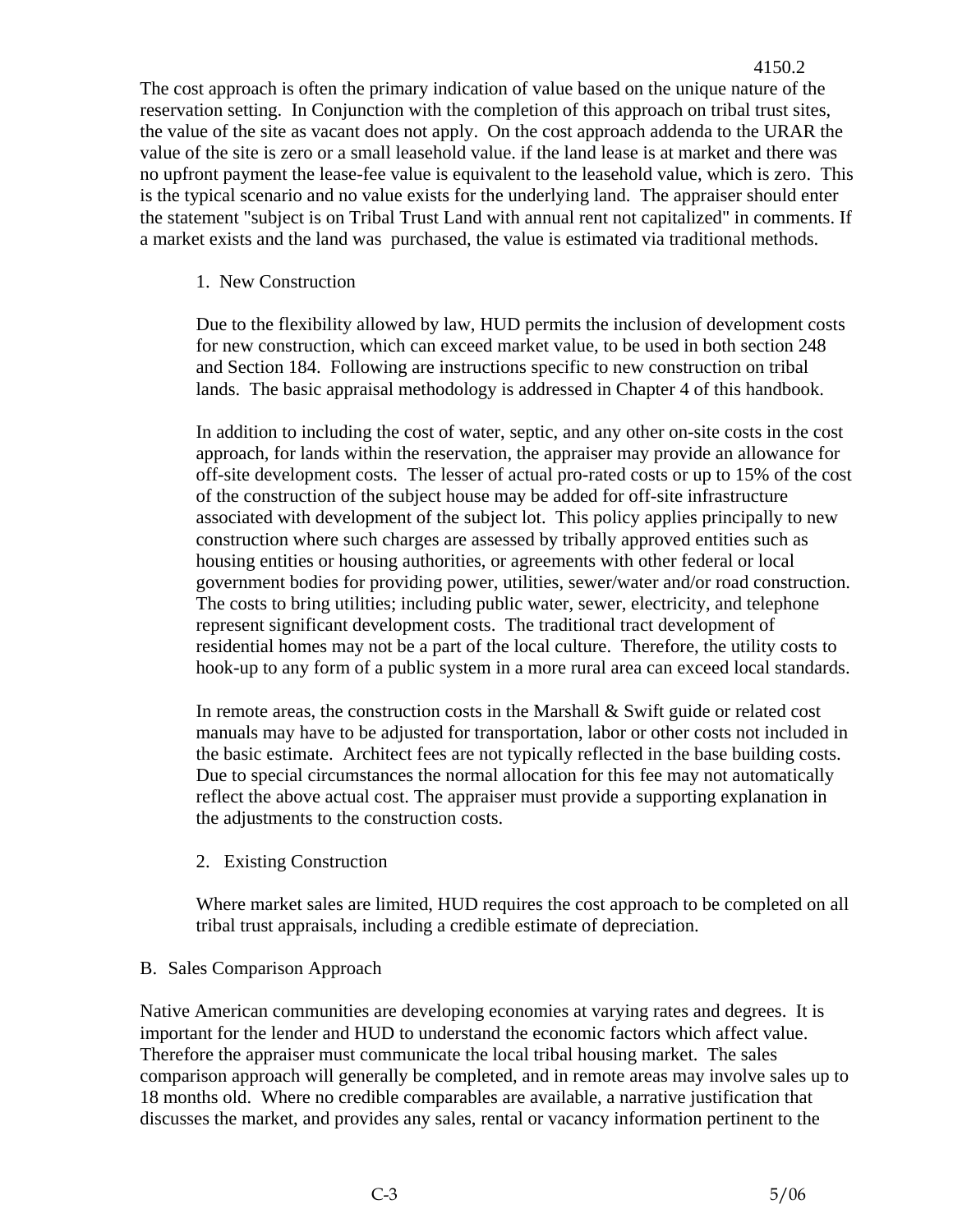subject will be acceptable to support value developed from the cost approach. In addition to the typical data sources the appraiser may obtain sales information from the local tribal or Bureau of Indian Affairs (BIA) realty office. Sales from other reservations within the region may be considered. Each situation will have unique factors and the appraiser should explain deviations from the sales comparison approach instructions outlined in Chapter 4 of this Handbook. The order of selection preferences for sales would depend on the type of land being appraised.

- Tribal Trust Leasehold sales (market sales between tribal members)
- Sales of allotted land trust between tribal members
- Fee Simple within the Reservation (residual value of the improvements by adjusting out the land contribution)
- Fee Simple proximate to the Reservation

For comparable sales that include land value, an adjustment is required to back-out the raw land value. This adjustment is required when comparing a fee simple comparable sale to a Native American trust sale transaction.

Enter adjustments on the form under "Other" and label as "Raw Land Value," which is determined separately for each of the comparable sales.

## C. Income Approach

The income approach is generally not developed with regard to Native American Trust Land. If the property includes a rental unit(s), the appraiser must provide an estimate of monthly rent for each unit and note whether or not the rent is limited to the tribal sub-market. If the appraiser determines that this approach is justified, the appraiser should complete the income approach according to the specifications outlined in Chapter 4 of this Handbook.

D. Reconciliation of Value

The appraiser must determine the market value for the restricted trust properties from the limited data available. Value determination on trust land is an exception to typical HUD/FHA instructions; value is not limited to the lower of cost or market. Where market information is limited, greater weight may be given to the replacement cost approach. Document the decision process and the value.

# C-4 HUD/FHA REQUIREMENTS

On loans involving restricted trust land, with either Section 184 or Section 248, HUD waives the requirement of a strict interpretation of market value and will accept loans based on the above market cost approach. All other HUD health, safety, access, and property condition issues must conform to FHA requirements.

The appraiser must indicate if the property is in need of, or in the process of receiving any repairs. Make appropriate requirements for repairs-to-be-completed and appraise the property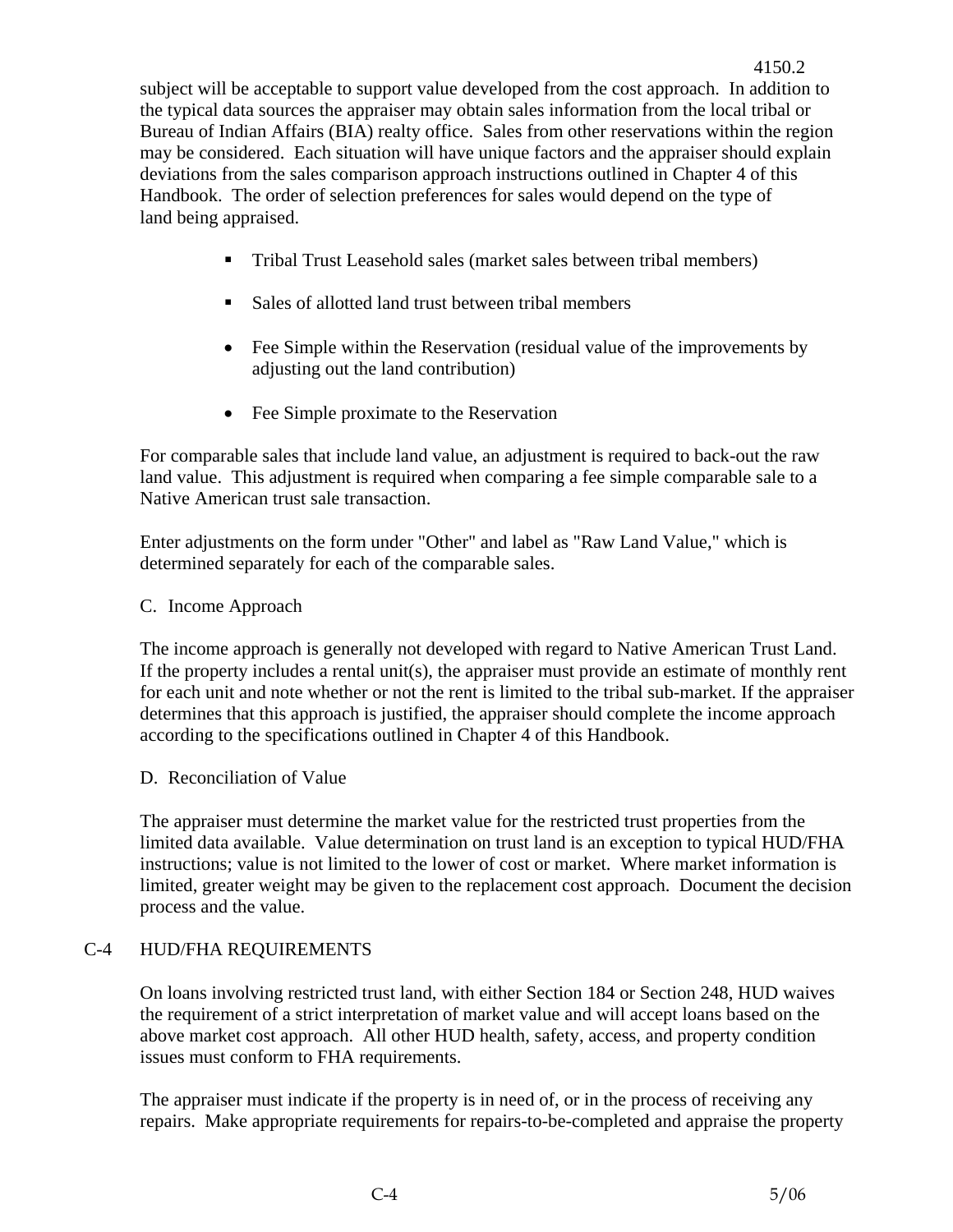"as repaired."

The appraiser must indicate if the property conforms to the applicable Minimum Property Requirements of this Handbook. If it does not, the appraiser must recommend correction of the deficiency or rejection of the loan and explain. Tribally owned and maintained streets and utilities are considered publicly owned. Appraisers must require easements and a maintenance agreement for non-public, common ownership situations.

HUD accepts tribal enforcement of building codes and inspections to the extent they are standard and enforced. At the point tribal support is not available, review and certification that the work complies with an appropriate national standard must be contracted out to a licensed or certified specialist. Example, a tribe issues building permits, but has no provisions for inspections. The lender/borrower must contract with a lender approved qualified specialist such as an engineer, architect or inspector. Inspection/approval by the Indian Health Service is acceptable for individual or community water and sewer systems.

The remaining economic life must be estimated and reported but does not limit the mortgage. The subject property must possess sufficient remaining physical life to warrant a long-term mortgage. The mortgage term may not exceed the remaining physical life of the property.

# A. HUD/FHA Section 248 and HUD/ONAP Section 184 Requirements

For both Section 248 and Section 184 programs, the property must be free of hazards, noxious odors, grossly offensive sights or excessive noises which might endanger the physical improvements, affect the livability of the property, its marketability, or the health and safety of its occupants. If any of these conditions exist, the appraiser must recommend correction of the problem or rejection of the loan and explain.

For both programs, the appraiser will make appropriate requirements to correct any observed or potential environmental problems. Many reservations have not been mapped for the 100 year flood plain. If the appraiser observes a possible flood plain problem, they are to require flood insurance on existing properties. The Underwriter may waive the flood insurance requirement if the borrower or the tribe provides an elevation certificate from a licensed engineer that the property is not at risk from flooding. Note that the lowest floor (including basement) for new construction must be at or above the 100-year flood elevation.

# B. REPORTING REQUIREMENTS

The appraiser must report if an approach was not developed and insert the rationale for exclusion of the approach. The appraiser must attach an addendum complete with the assumptions supporting the indication of value by the cost approach. The cost approach is reconciled to the other values, if any, on the URAR. The appraiser will indicate any work requirements or VC pursuant to outstanding instructions. The DE underwriter/lender must assure acceptable completion of any work requirements pursuant to existing instructions.

# C-5 INSTRUCTIONS FOR ASSISTED APPRAISAL PROCESSING IN APPRAISAL HIGH